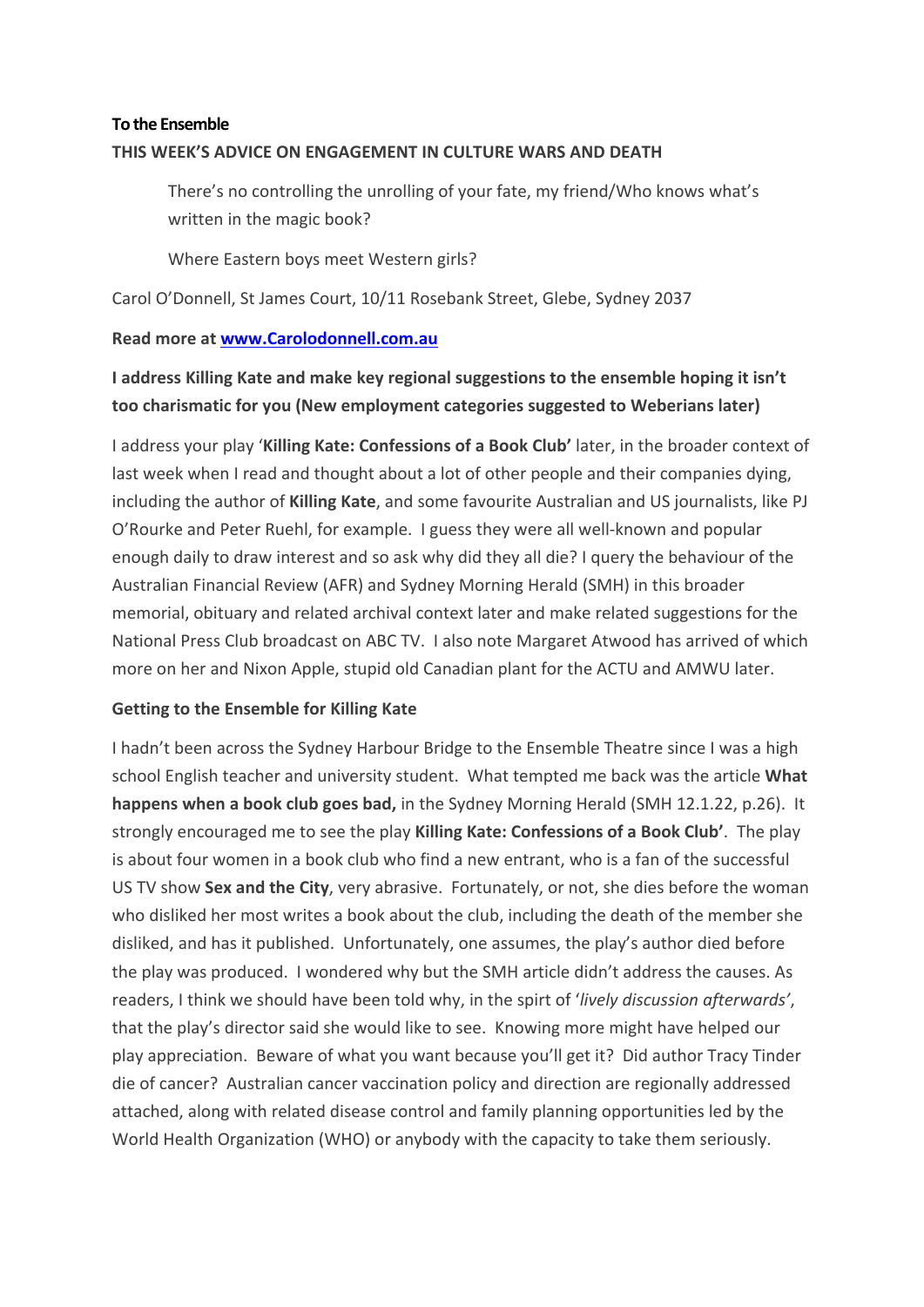#### **The author and ensemble give direction like the curate's egg (Good in parts)**

From reading the SMH account entitled **What happens when a book club goes bad** about the play **Killing Kate** and its author, I noted Trinder had a career as a writer and story teller for popular and long running free to air commercial TV shows, like **McLeod's Daughters** and **Home and Away**. I had hardly ever watched them before, being a long-time devotee of ABC and SBS free to air TV, and rarely commercial. I later wondered, in passing, if Trinder had been the teacher at a two-day course I attended years before, at the Australian Film, Radio and Television School in Sydney (AFTRS), about the way the commercial TV industry is conducted in Sydney and the way central issues of production are settled, for those like her.

I noted that in tribute to her life and first play, **Killing Kate,** the Ensemble Theatre had launched the **Tracey Trinder Playwright's Award**. That seemed to me a great idea so I tried to book a ticket to the play on-line which was hard for me to do, so I rang the theatre. I was pleasantly surprised when the phone was answered, but the promised ticket never came to me by email, so I rang again. No worries. I was keen and thought the play might be as great as **Bad Jews**, which I saw at the Seymour Centre, years ago, or another play about the dying Freud and CS Lewis, just before the larger culture wars really blew up in WW2. I love culture wars because they are blood free by definition and one may learn sharply. Remembering them I suggest the new employment categories of *nerds, wonks*, and *moms*, later. (This is the caring economy who are the consumers of all the shit that goes down, driven by men.)

I was also moved by a recent play by Sally Sara, not long after she stopped being a war correspondent on prime-time news TV, for example. It dealt with the early mid-life crisis of a woman in a demanding career, coming home from Afghanistan. In my view these are vital conversations about women and children's lives and aspirations which should occur in broader valuation contexts than they are given in professional behaviour. The principal case made here is that the concept of value is not reducible to money or numbers, and that the regional case is best made in broader terms than can occur in shared top market logic.

Nowadays Rabia Saddique strongly represents us on the international and national stages as a lawyer and mother in a super privileged colonial man's domain. I address later why her book is so important for play or film treatment, ahead of **Killing Kate: Confessions of a book club**, for example. However, see related submissions on death and housing, put to Australian royal commissions into violence, disability and defence veteran suicide at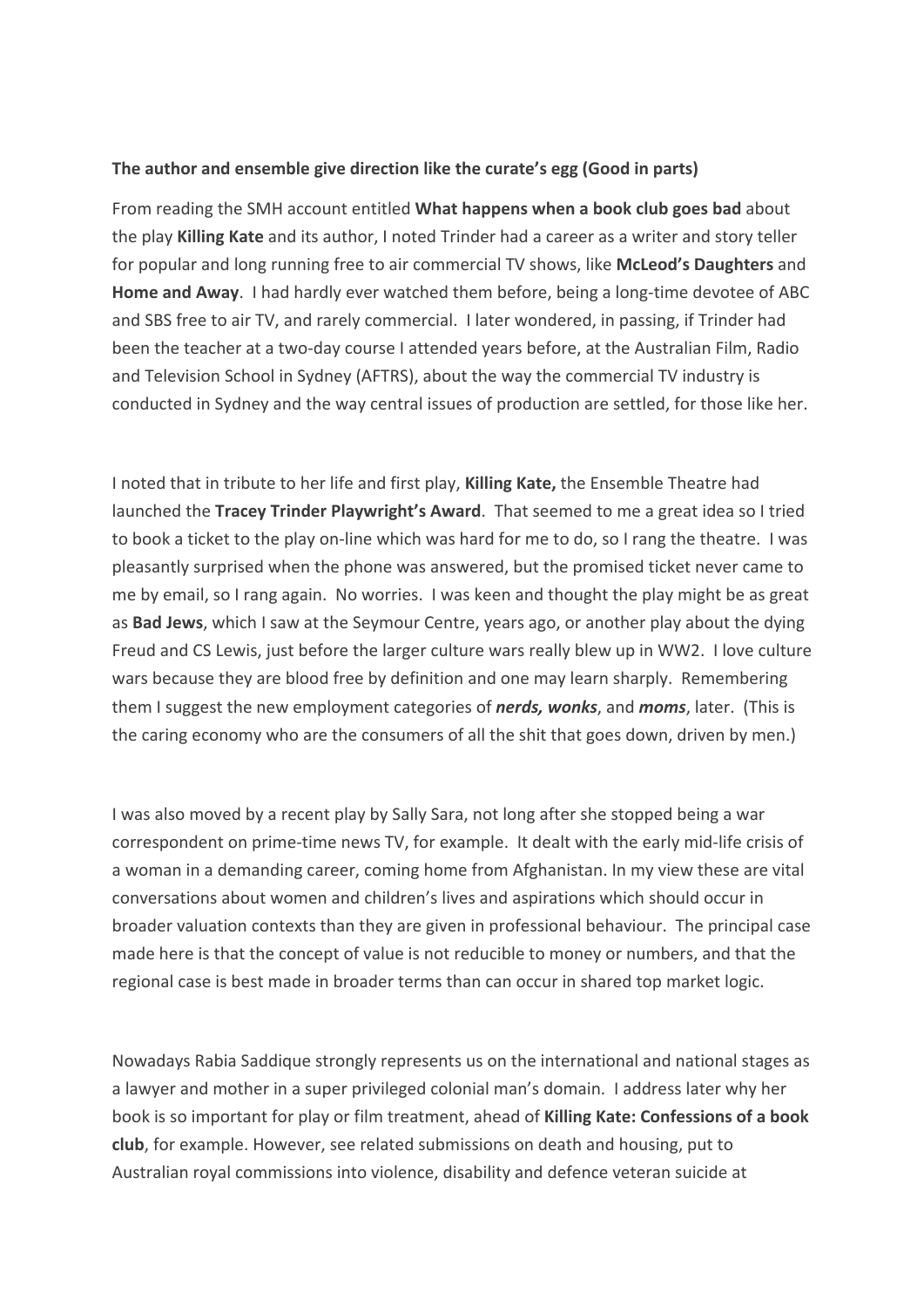www.Carolodonnell.com.au under the Heritage Way sidebar, plus related discussions. Brendan Coates, at the Grattan Institute, addresses such management more directly in the SMH article entitled '*Living the dream with shared equity* (SMH 21.2.22, p.23). I urge you to read in these matters, as novels, clothes and the rest are not often enough. I question whose dream it is in discussions of IT in financing and managing low-cost building attached. Australia is obsessed by relativities**. Flatten and open the tops! (**We are all artists now?)

As an old woman from Glebe, I seldom travel to the North Shore nowadays, but have long lamented the incomprehensible gabble of announcers on Australian trains since I retired from work at Sydney University in 2007 and learned to see the world more like a tourist. I was thrilled by the clear and well-modulated tones of the woman who announced all the train stops from Central to Hornsby, her voice rising and falling subtly, presumably to denote the varying housing status of the suburbs. How did they get that to happen I asked myself? I was overcome with admiration as usual for what they can accomplish for themselves in these North Shore regions through more right and quicker associations than the rest can ever muster, as a rule, with lousy IT. I wondered if it took a lot of lawyers, or if some related threat has made such a clearly remarkable difference to transport in this small part of the covid nation open so far.

As an old woman without a car who prefers public transport and a walk, I noted I had a free choice to travel across the Sydney Harbour Bridge by train, bus or the beautiful ferry. The good men of Sydney were not dumb when Sydney University was first built in the colony on the Glebe side of the Harbour, long before the bridge was built. I take this as a personal sign and so wanted to recommend another Australian book beside Saddique's, entitled**, Don't tell my mother I'm working on an oil rig: She thinks I play the piano in a whorehouse**, but couldn't find it again on my shelf. On the other hand, the greatest Australian and global vocational text I have read in my life, **Making Black Harvest: Warfare, filmmaking and living dangerously in the Highlands of Papua New Guinea**, by Glebe's Bob Connolly, threw itself upon me. I recommend it to you all, especially to soldiers and others keen on projects in foreign lands as well as to any others interested in the nature of family life and death. In my take we always ask the question, whose family is this and who were their parents? I guess their company doesn't matter so much these days, as long as they are free, cheap, or willing to bleed from the cuts and other unexpected expenses. It's Bleed, Baby, Bleed time?

However, on the immediate day, I didn't like the play **Killing Kate** nearly as much as others. I guess it was because I thought their book club was too sensitive and floridly loud to care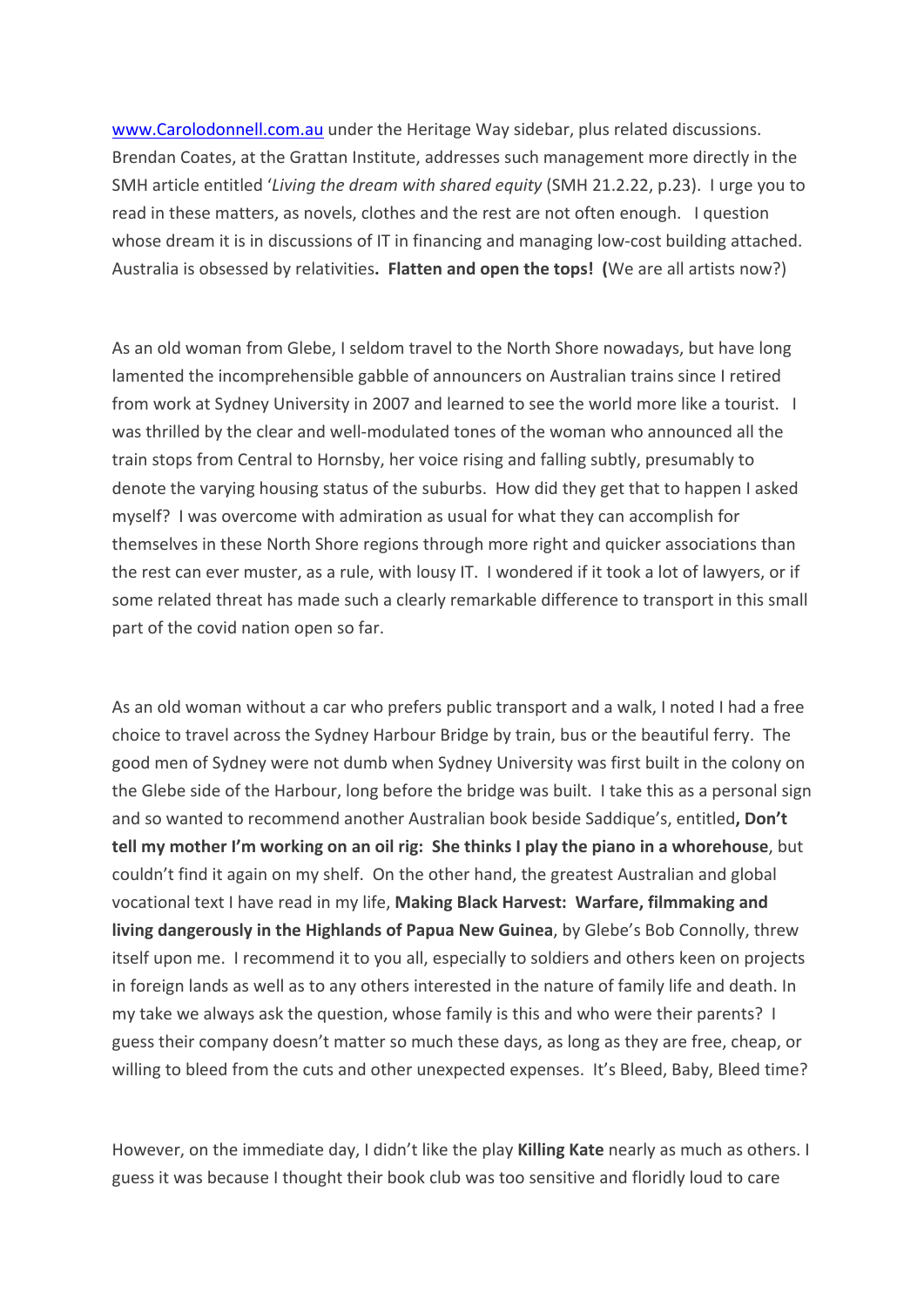about, compared with **Bad Jews**, for example, which I saw some years ago at the Sydney Uni. Seymour Centre, after a similar SMH review. Jews or not, I thought the New York subject matter was something any four privileged kids could really get their teeth into and bring their parents and grandparents along for the ride. I guess the writer of **Killing Kate** died of cancer. (Don't ask me why, I just do.)

For me on the day of **Killing Kate**, the best part was the trip there, but I felt differently on mature reflection, pondering more on some other recent deaths. The unkind theatre critic, who also remembers Shakespeare, might first be tempted to want to say to the director and central protagonists of '**Killing Kate: Confessions of a Book Club'**, especially were the author still alive, '*All the world's a book club and yours is far too small. Get some bigger and more interesting sins to worry about and so feel better about your own which appear comparatively trivial in comparison. Your play reminds me of the French cleric who said that hearing the confessions of nuns year upon year was like being nibbled to death by ducks.*

Today, however, I think this was an ungracious view that was untrue, because of the background, vision and death of the author from causes unknown to this reader. Is this another case of '*all the world except thee and me is queer, and even thee may be a little queer'*, when I only ordered Beaujolais this time? As usual, it depends on how you cut it? Try sorting yourselves into the new employment categories of **Nerds, Wonks** and **Moms**. Which are you? (If I were the government I would want to know, and I do too.)

#### **Advice to use regional ensemble strengths to serve a broader public interest**

I address ensemble directions, before the next elections, hoping for broader political support for regional directions more generally like those on the leafy North Shore where the Ensemble may be collected. The career trajectory of Clover Moore from her North Shore Sydney girlhood to London, to Redfern, and thence to her current and longstanding role of Independent Sydney Lord Mayor, has never escaped me, for example. She did very good.

I believe we must recognize our regions better to go forward, and that to do so in emotional terms rather than in professional terms, as Saddique always intended, is part of the search for truth. Don't give her any more money for herself. It's not what she wants. Particularly in the legal and financial world, the job now is to flatten the professional and company tops because, as every good soldier knows, there are going to be plenty more to take their place. At the tops, they've all been taught by their families and Constitutions to think of themselves as special and so worthy of a higher price. Why should Rod Sims, for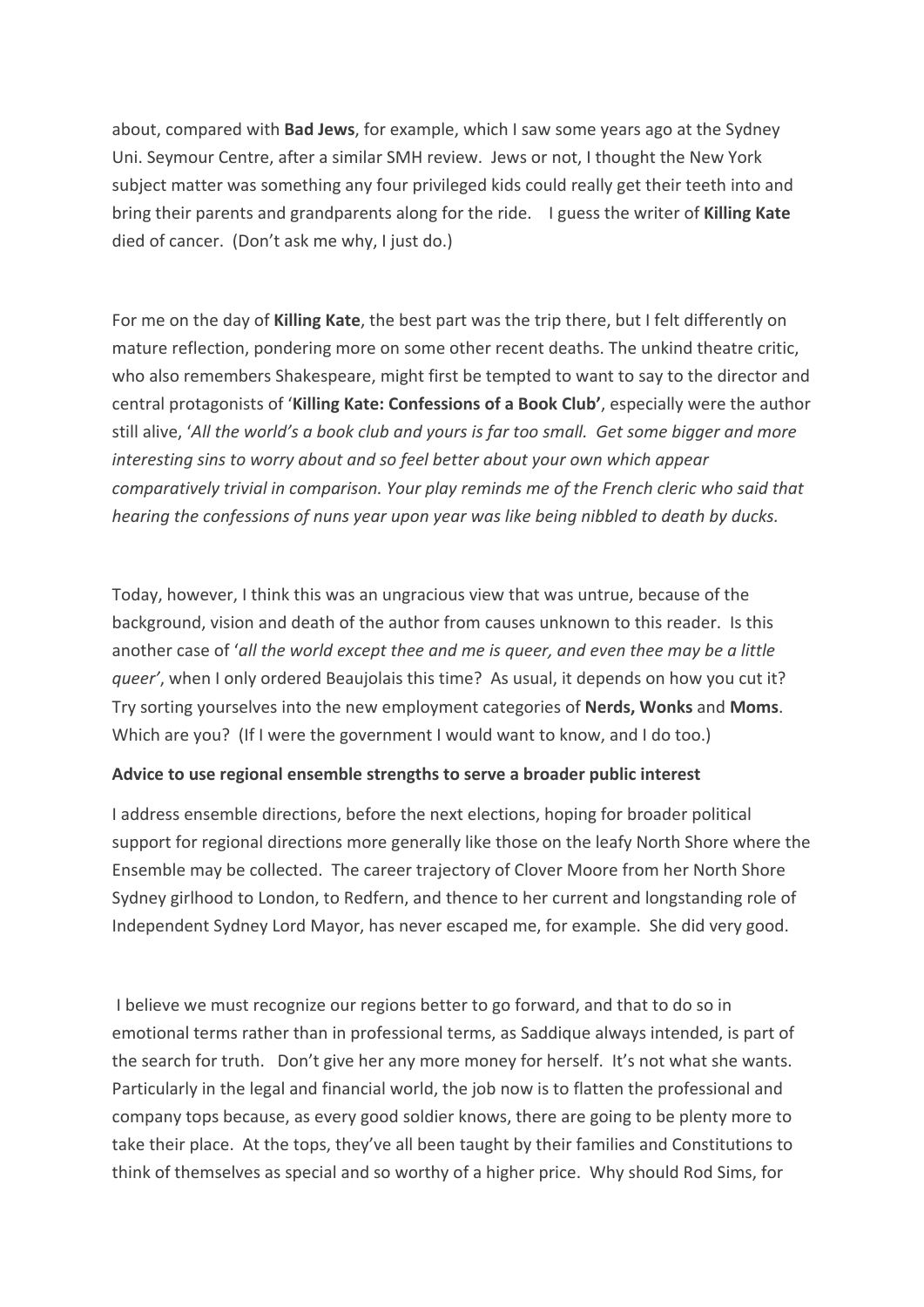example, former head of the Australian Competition and Consumer Commission (ACCC), an old rich legal man with an old rich legal wife be paid for what he might do next? Let him do what he wants without being paid. I always have. I trust he won't rob a bank. Law typically stands in the way of better open design, information and research more suitable for the common wellbeing. Any obsessions with relativities should flatten the tops. I would enjoy it. New employment categories such as nerds, wonks and moms for caring and advanced societies are addressed later. We don't always need money because we love doing it? Ask who or what supports them now in every case because this is the bedrock of further work.

I most strongly recommend Rabia Saddique's book **Justice: My Journey as a Woman, a soldier and a Muslim** later, for any treatment in film or theatre form. I don't know how much help Nicki Barraclough or others gave her in writing about Saddique's journey as a damaged child of immigrants to Perth, who later became a lawyer with the British military in Iraq. Saddique was negotiating for the release of British military spies while an outside mob stormed the room where she was, before those inside escaped. Her global experience and knowledge can only appear highly relevant today across a shared world. **Equal Justice** could be a vital and funny play or film, like a feminist version of **The Men Who Stare at Goats**. I am, however, ahead of my story and others may have begun her movie.

**Let Australian and regional directions in planning and reporting on death flourish.**

**Where do we all go now, including the Ensemble, we all may ask? Surely, we must go with death, like the author of Killing Kate: Confessions of a Book Club also did. The author understood her work better than us, as her experience and its reality informed her writing and future Ensemble direction**. **This was a direction first shown to us in the film The Meaning of Life from Monty Python**.

I also advise on going with revelations of death and the perceived reasons for it as a cultural matter of preventive course in obituaries in the daily media, for more informed record keeping purposes, leading to better disease prevention, for example. The new international focus on infectious diseases and deaths from covid means the logical dawn of a range of newly related behaviours, designed to protect us further by also being designed to provide more broadly reliable information as well as entertainment. (Tell us stories too.) If the daily news tells us the Queen of England has covid as a matter of course, as it does this week, for example, we should know if she dies of it or other complications. These matters of daily life all have their bottoms and their tops. Flatten the tops and open them up to eat as usual. (I speak as Lilith the Magic Pudding, Chief Alternative to Faith and Queen of the Monkeys.)

#### **Praise and elevate Rabia Siddique's place in the culture wars now**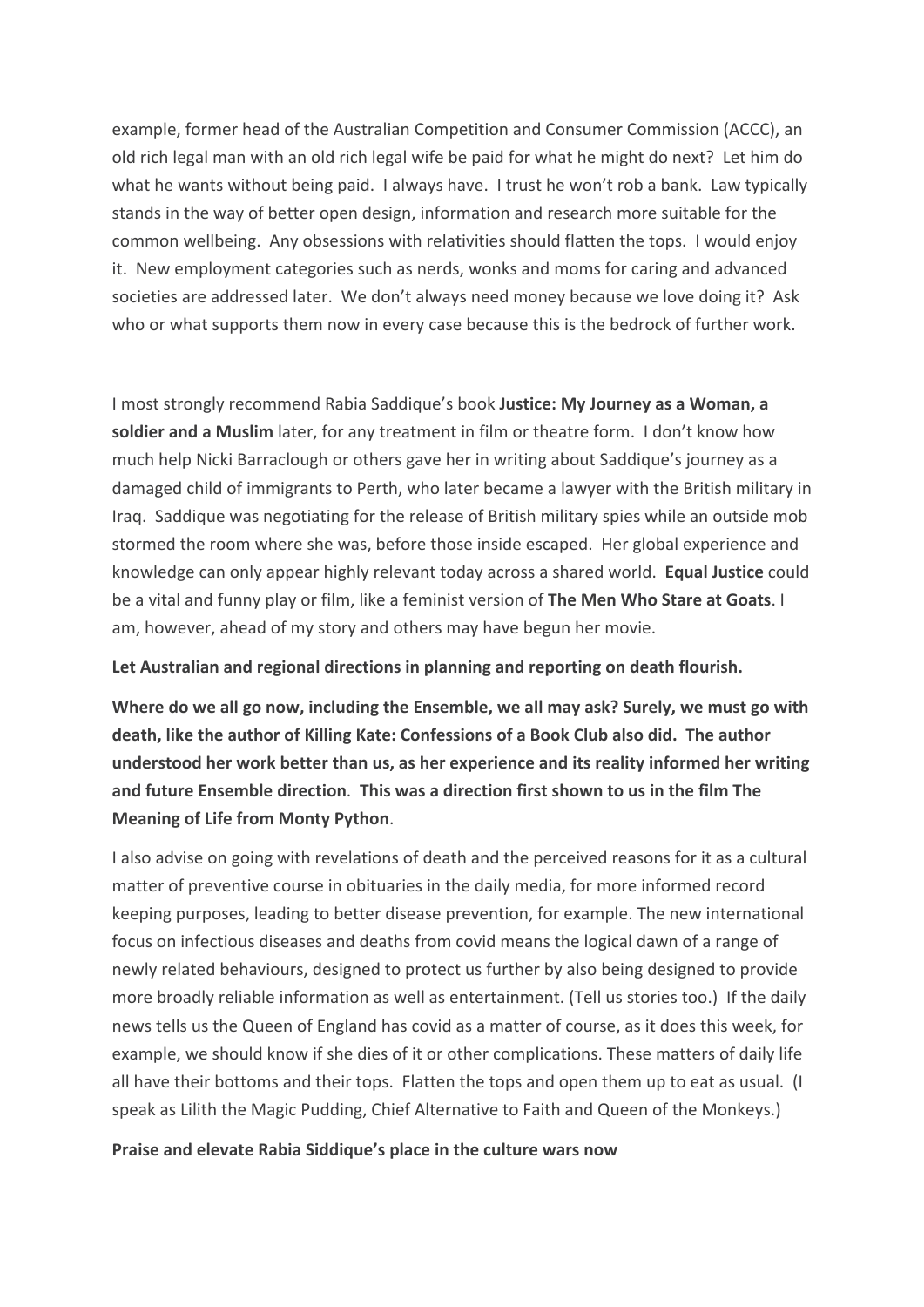Whether one thinks the deaths first commented on above were tragic, one of God's recent good ideas or something else, I would like first to introduce and recommend an amazing book by Australia's Rabia Siddique, entitled **Equal Justice: My Journey as a Woman, a Soldier and a Muslim (2014)** to your associated clubs who take an interest in culture wars. Siddique now works as a government lawyer based in Perth and is already in discussions about a UK/Australian feature film focusing on her life and the events in Iraq when she was a military lawyer trying to negotiate the release of two British soldiers with their captors, as a violent mob raged outside. I suggest further more peaceful support to your circles later.

This discussion of various culture wars, and recommendations for the production and broadcasting of their supporting books, plays, films and songs by supporting clubs, is also undertaken to support any global or Australian regional development designed and treated to go in more sustainable directions. I hope that is clear and briefly address some potentially related futures later. I praise Siddique first, in regard to many shared international and Australian entertainment and related media content trading and investment circles addressed later and attached. We could not countenance Western Australia leaving the Commonwealth, but I bet a lot of them could because of their particularly strong trading links with China, in mining, grazing, agriculture, transport and other manufacturing related matters, for example. Paul Keating spoke crudely when he said if the Commonwealth didn't exist you wouldn't have to invent it, but seeing it is here, you might as well try to use it. Use Siddique. She accepts it as part of the cultural bargain.

#### **Consider the policy positions on Chinese direction put by President Xi**

After brief discussion of US communications as globally common Australian and international SoftPower products and practice later, I address the related directions established by **President Xi Jinping, in The Governance of China (2017**). I hope you also consider the regional directions for investment below, attached and at www.Carolodonnell.com.au before the next popular elections. Since the beginning of 2020, huge behavioural changes were brought about globally by those now driving common concern about the covid pandemic. Death and its causes and treatments deserve broader and more open consideration by us all. As death and killing deserve broader cultural interest, so do vaccinations and family planning. This is mainly to save heartache and money for all through broader and better evidence-based discussions and decisions around risk and its treatment. I emailed about our unavoidable death, on my birthday, to Sydney Labor MP, Tanya Plibersek and to others attached, to make regional suggestions. Don't wait because you can't do it after you are dead and this is just around the corner in our case.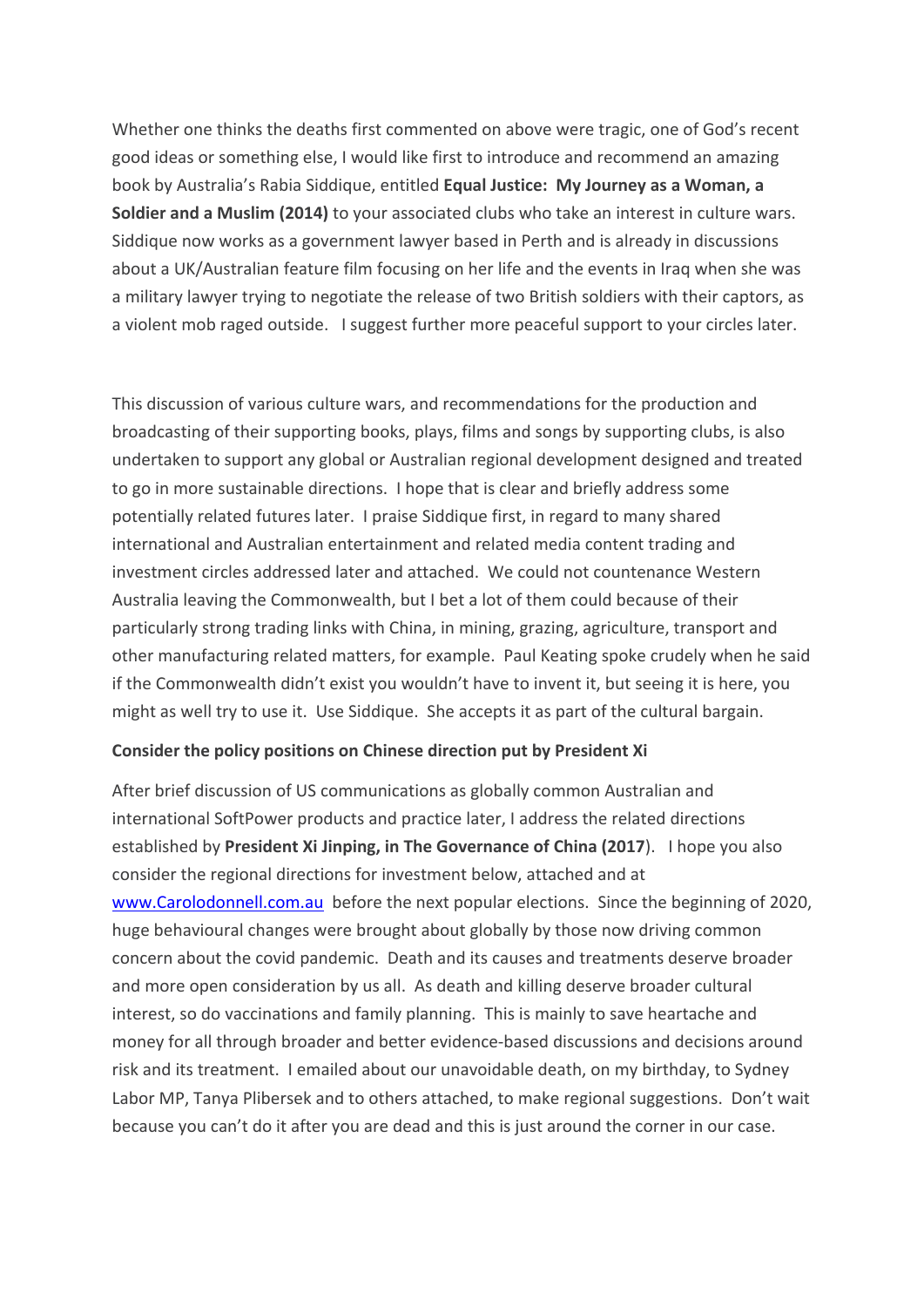Also see below and attached for related historic and regional policy and development suggestions. These are made in the spirit of the World Health Organization (WHO), Monty Python, Mel Brooks **Producers**, and 20<sup>th</sup> Century Jewish prophets like Dylan, Paul Simon, Billy Joel and others. Did I mention Joan Baez, Joni Mitchell, Chrissie Hynde or Abba, etc. etc? God knows I certainly should have for giving a generational voice to the other half trying to help hold up the sky with all the memories and kids at their skirts.

Support for this is also on www.Carolodonnell.com.au, which is an example of open and free information. Judge it for yourself if you can be bothered. It seems no accident I found Rabia Siddique's book in one of the many free book libraries that are scattered around the district where I live. Bringing and taking free books, as women used to do with food, can only be a good idea. However, be warned that only the comparatively rich can afford to do it as a rule. I would love to see a more organized interest in opening and keeping archives of our national free to air broadcasters and others, to support much broader development.

Saddique has gone through a lot at the hands of men to survive and prosper in Perth and now sits on many key national and international stages particularly relevant to the army and other emergency forces. She claims she prefers truth and justice to both medals and money so take her at her professional word. Remember, however, that the richest and most dangerous client is the increasingly armed state and nobody knows the men and lawyers in it who may stink, except Tony Blair. Acquisition of foreign assets may be a good legal start in comparatively obvious cases. (However, I find a common journalist or other writer often makes more sense in less inflammatory ways, far cheaper, in such matters, but do you?)

#### **Try SoftPower more like China**

I address death in the global light of the speeches of Xi Jinping entitled the **Governance of China** (2017). Never laugh but always take them perfectly seriously, comparing them perhaps with your own in Australia or Britain, or elsewhere, like amazing Rabia Siddique. Address related legal directions that are being established at Sydney University Law School to assist the implementation of the Uluru Statement from the Heart, which the law school has publicly supported in co-organization of **Rebellious Lawyers Australia** for example. According to the article *Uni. aspirational lawyer taking down walls of exclusion* (SMH 21.2.22 p.3), Ms Teela Reid, a senior land rights lawyer at Chalk and Behrendt, has been appointed to the position of first indigenous practitioner in residence. As a former criminal defence lawyer for Legal Aid NSW, working for a Supreme Court judge, Ms Reid has had top experience so it will be interesting to watch and support any new and more open developments such as those addressed with Aboriginal Land Councils in NSW and others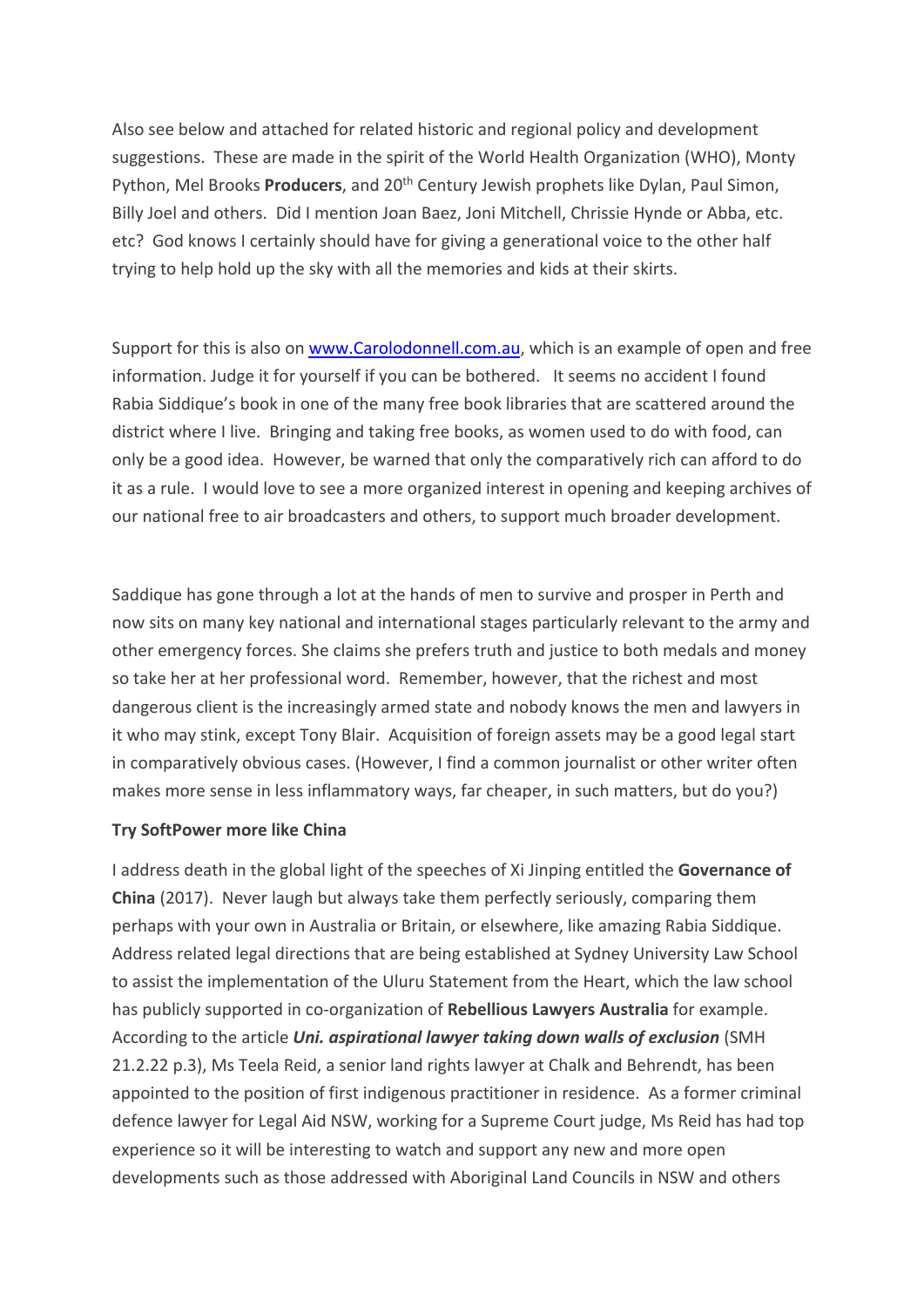later and attached. Legal systems may appear very different in their legal observation and breach, globally and locally, with matching consequences, unknown or known. I guess the Judith Neilson Institute or many other journalistic endeavours, should take more interest in opening these matters up to broader scrutiny and action. Managing other people's money well is hard under professional groups set up to maximise market and personal interests. (This is addressed attached in regard to group housing management, IT use and banking.)

China is Australia's major trading partner in many agricultural, mining and manufacturing directions. If you want to try picking winners to support financially, yet know how difficult it is, try picking something useful. Satisfaction in life is more than money and possessions for many people, although money and possessions may help a lot with loans and interests, as known through history. The way to more democratically sound management of anybody's money appears to be to flatten the market tops and open the organizations and clubs up to more effective management by those beneath. Otherwise, new US IT will mine Australia for US global benefit. I address these matters in related discussions of IT in group housing attached. Global and regional inequalities increased massively since 2008, through land and housing management policy and IT. These problems have been caused by legal interests.

Rod Sims recently took a considerable interest in the effects of US IT in Australia, from the supposedly competitive perspective, driven by national *'competition and consumer'* law. His work is conceptually nuts from any broader regional approaches to fairer trading, so often is confusing to us. From this perspective, for example, there may be unfair contracts every day of the week, heading the market up. We appear bound by our various conditions of proliferating IT, as addressed attached in regard to the Macquarie Bank DEFT system and SMATA filing. I began as a woman who saw no reason to break up Microsoft because it seemed the perfectly chosen tool for more normal and open office communication all over the world. US competition lawyers saw different and broke it up. We got more chaotically destructive and manipulative operation. Competition needs application in broader regional contexts, assisted by SoftPower. Try adopting new primary employment categories like **Nerds, Wonks and Moms**. (I often take non-binary approaches when it suits me.)

Nowadays it sometimes seems that every ignorant kid wants to be a doctor or lawyer without understanding, naturally, the basic differences in the *evidentiary bases* of these two professions, in which the lawyer has historically been on top, primarily through his commercial calling. Not everybody wants to make more money as their first priority, however. This is especially so if they have had guaranteed financial support for a very long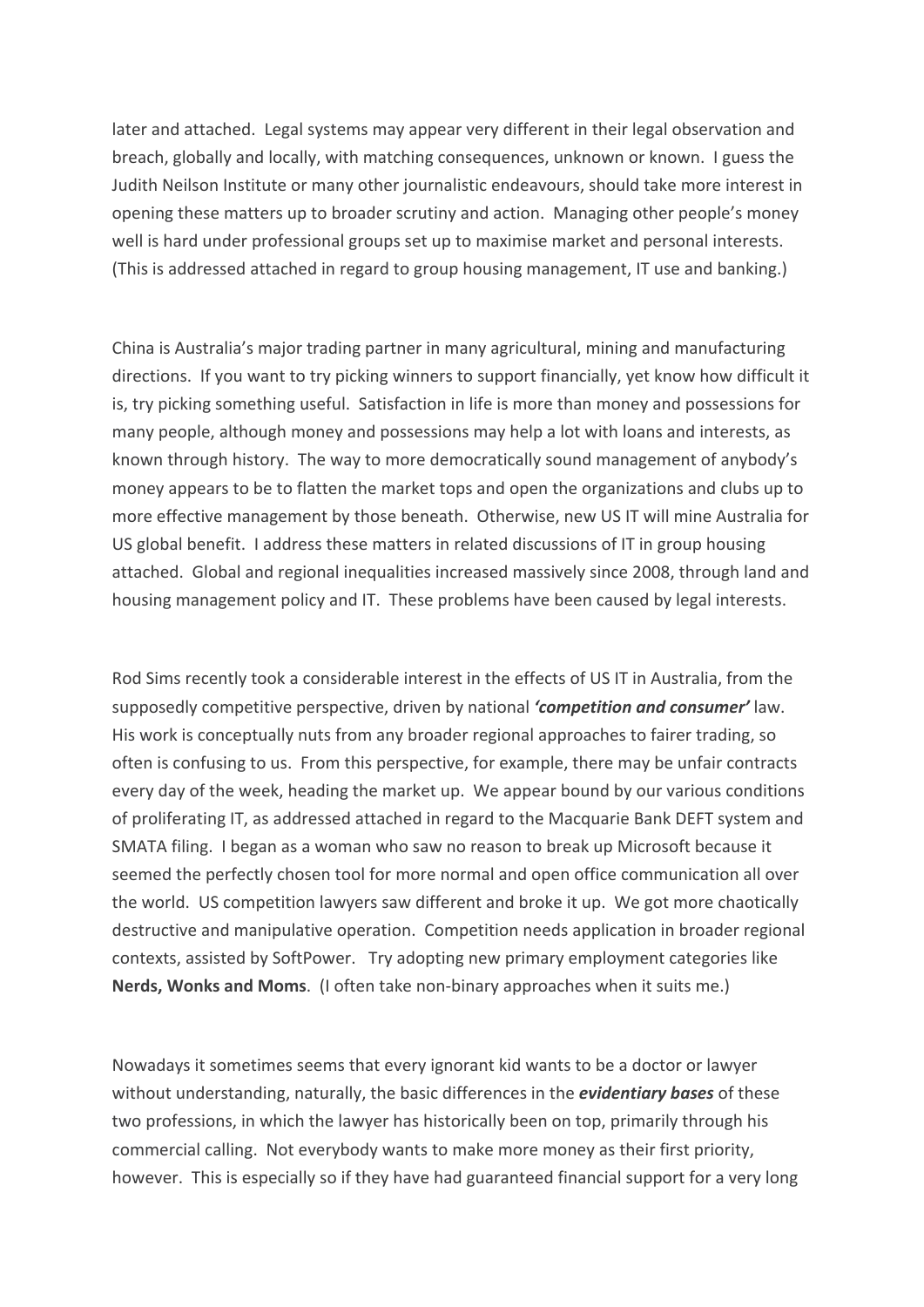time already, from the family, or government or in other company or work on a stable and regular basis. The politics of culture wars, like that of class struggle, are globally conducted. Good regional treatment necessarily depends on the particular time and place, rather than on the application of the legal rule aimed largely at the satisfaction of the interests of its top producers. The professional duty is never broad enough but has still stuffed productivity.

#### **Consider freer use of the archives for better regional planning and investment**

The amazing ABC TV free to air program **Landline** could be one good place to start planning for further joint development direction and research. For example, I recently saw a program on a woman who had spent a long working life creating and spreading better technology to improve the tanning of hides for use after animals are slaughtered, for meat or other reasons. Previously, animal waste and salt treatment water from the tanning process went into nearby rivers and lakes. Approaches to cleaning up mining and agricultural waste in Wollongong and along the Illawarra Coast are addressed attached in the light of findings of key regional associations. Read more about regional and sustainable development approaches on www.Carolodonnell.com.au under the Eco-development sidebars. We have loved the team at **Gardening Australia** for many years. (Not a Botox between them.) **Surely every nation deserves their own repository of programs like this now and forever if they like.** Why not give your knowledge away as a SoftPower gesture, like mother and I did?

# **Mickey Mouse, Rebellious and Aspirational lawyers should open up to avoid court, not divert more complex matters to court, as is common to their lot**

I met my first Mickey Mouse Constitutional Lawyer on the plane from Taiwan to China. An account is on www.Carolodonnell.com.au under Regional Directions.

This **SoftPower**, cultural entertainment or propaganda approach should appeal particularly to Western Australians. I currently remain the greatest fan in the world of Mel Brooks New York musical play *The Producers*, holding and treasuring the DVD in the house, for example. I may refer back to it later or to the key client confidentiality principle driving Tom Cruise's character in the great movie **The Firm**, for the benefit of anybody who has to deal with Rabia Siddique or women like her. You have my considerable sympathies in this. Open and flatten the tops as usual. Saddique has been prepared for this future, in theory, by not getting a mention or medal when every other soldier got one from the British Army. She sued and won. I wondered how anybody could ever confuse human rights, truth and justice with the British Army, but that may say more about me than it does about Muslim women. As a young woman I often wondered why Hillary Clinton chose to do it, but see why now.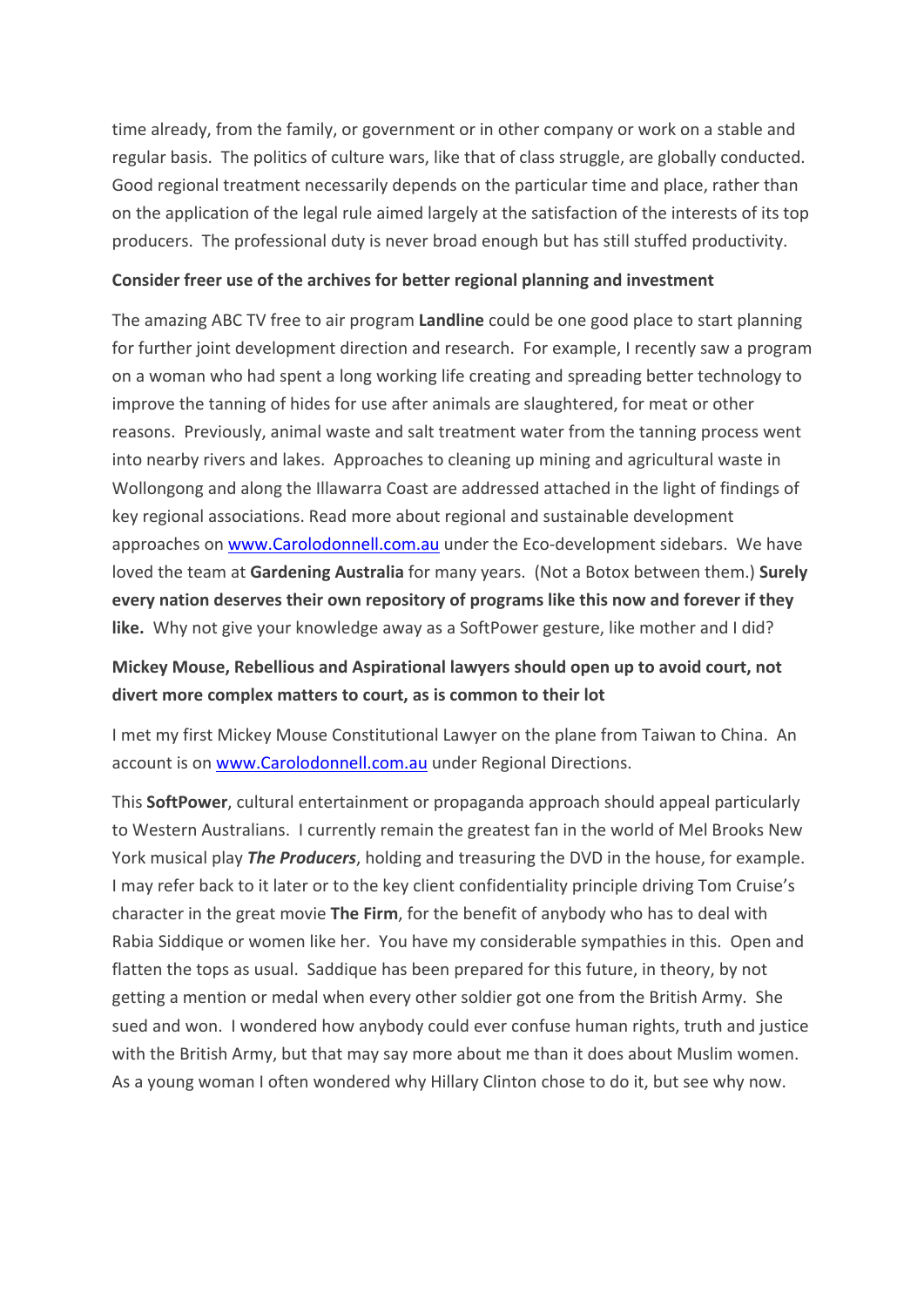Later, I address the play '**Killing Kate'** in a historical and regional media context where I consider almost nothing better than free and honest communication. News to lawyers? I attack Rabia Siddique's key premises as a lawyer and related supporter of professional privilege, where they hide information to benefit their client and gain a win, rather than some broader truth. You have to be able to name what you don't like before you can deal with it, as US feminist Betty Friedan pointed out in **The Feminine Mystique.** It influenced a generation of women who wanted paid work. I naturally feel that this is how to go as I wrote to Frank Coluccio and others in Wollongong and along the Illawarra Coast attached. This centrally involves Australia's great West Australian, Andrew Forrest, and others.

In a similar vein, I hope you consider my autobiographical book **Power Loving: Everything you didn't want to know about sex and lawyers (2020)** or give it away for any purpose. Read more at www.Carolodonnell.com.au Originally, I had intended it to be part of a new free Sydney University vocational text set, but was disappointed in this by retirement at sixty in 2007, where I again preferred to take the money, rather than the uncertain box. I have lived in Glebe since 1973, first in collectively owned worker and student housing, before moving alone to strata living at St James Court in 1994. I've learned and taught freely ever since. I am now most interested in trying to design my death to be useful to women and kids with a similar vision for parks and gardens with housing. In this context I again draw your attention to the article **Live the dream with shared equity** (SMH 21.2.02 p. 23) and attachments where I study our property, as a lot of us do, for various reasons.

## **DEATH AND THE MAIDEN: SHOULD WE KNOW WHY DEATH HAPPENS OR IS IGNORANCE BLISS?**

## **AUSTRALIAN MEDIA PRACTICE AND THE INTERNATIONAL ROLE OF RABIA SADDIQUE IN EQUAL JUSTICE, PROTECTION FOR TRADE AND IN PERTH**

As an old woman bored to sobs with the daily discussion of death from covid and resentful at not having a state assisted death when I want, I draw your attention to the treatment of a number of recent deaths, reported in the AFR and SMH. I hopefully assume none were covid. How do people live without good papers I often ask? I write as I think we need to know why death happens in popular cases to prevent it happening to us, unless we seek quicker oblivion ourselves, for example. Other modes of communication may be comparatively mindless and ephemeral. I say, take a good book and write with pictures.

On my normal sexist assumption, that it was Joe Aston who wrote the article '*Adore Beauty is bloody hard to love'* in the recent AFR column, Rear Window, (AFR 18.2.22), I am grateful to learn what happened to Adore Beauty. I had followed its fortunes, which were wellpublicised in the AFR and SMH, as a supposedly great investment, particularly for women,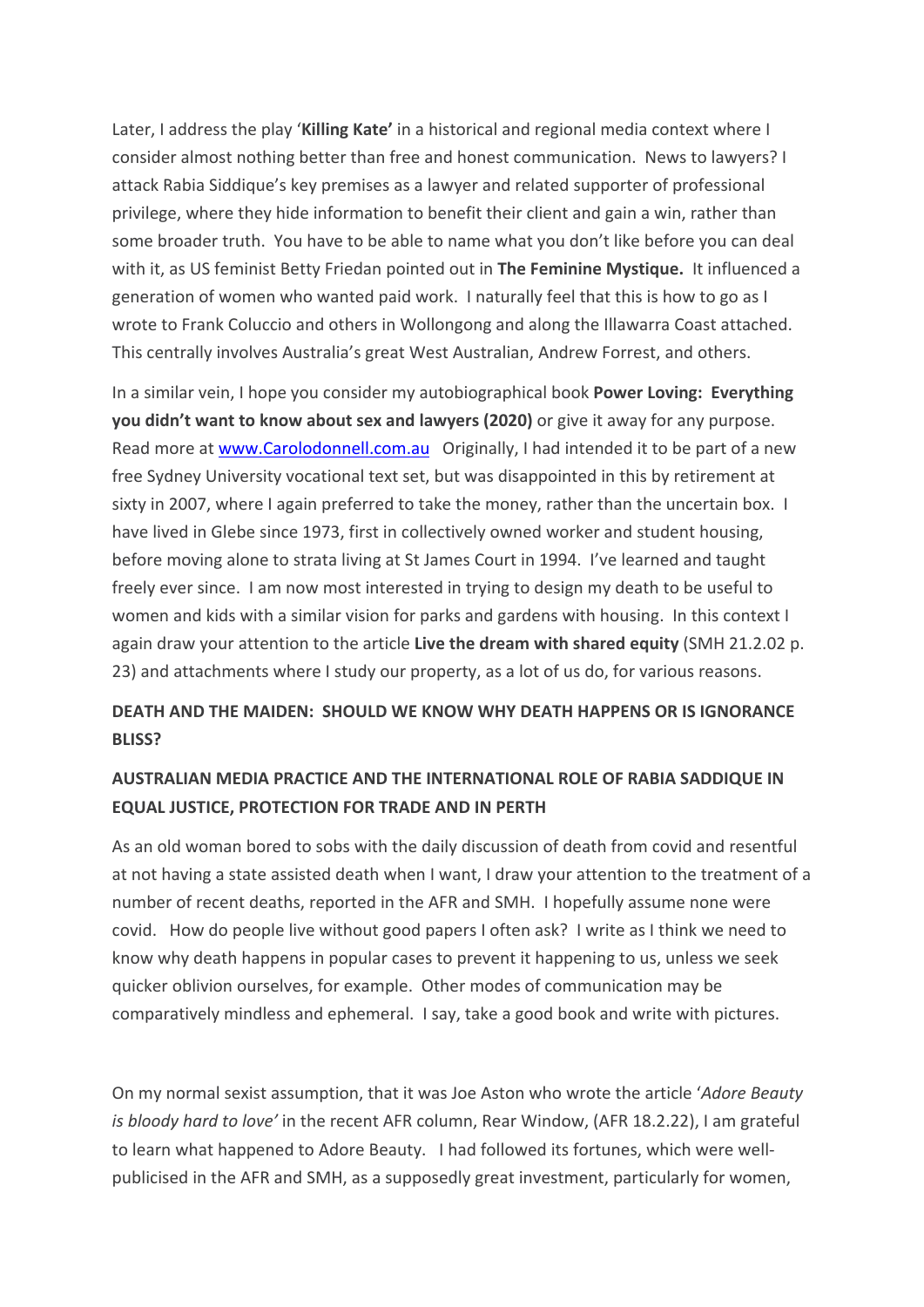with amazement. I wondered how the group could possibly be making so much money from a cosmetics market which superficially appeared to me to be overcrowded already with similar product for promotion and sale. Rear Window reports that since October 2020, when founder Kate Morris was celebrating '*the number of women who have reached out to me wanting to buy shares for the first time'*, the stock has tanked. Apparently, Morris made \$46 million selling down her stake in the same 16-month period in which investors lost two thirds of their money. They could have earned 19.5% by sticking their money in the ASX Small Ordinaries Index. What the world needs now is another lipstick? Should I guess Kate Morris is going to buy some nice Sydney housing property as a new nest-egg? The concept of the consumer is relatively new in a market where traders are conceived as equal in bargaining knowledge which enables the trade to take place, supposedly to equal satisfaction. What Americans are now doing to us with their IT appears out of consumer control. Somebody should tell Rod Sims it's an IT jungle out here. It isn't productive for us.

It is sad to have to rely on the AFR as the best newspaper around, and much better than the common US or British product. Reading it is always a buyer beware exercise, and pumping things up for mates to make money seems so much more common than any news of their death, so I'm often grateful for the latter. In a spirit of related culture wars to those of Rabia Saddique and her friends, let me address the recent deaths of some journalists, also marketing closer US cultural ties, no doubt. (You can always tell when the US product is planning to take over because they start asking you what your name is). When it comes to worrying about Chinese influence, is this the pot calling the kettle black or pushing it over?

Referring to the recent death of PJ O'Rourke, the US conservative satirist who was prolific and very funny at times, the writer Neil Genzlinger, quoting O'Rourke, wrote an obituary *'God is Republican, and Santa is a Democrat'* (AFR 17.2.22, p. 44). In 2010, apparently, the New York Times invited O'Rourke and other prominent writers to define Republican and Democrat. O'Rourke wrote: '*The Democrats are the party that says government will make you smarter, taller, richer and remove the crab grass on your lawn. The Republicans are the party that says government doesn't work and then gets elected and prove it'*. In 1989, journalist Michael Kinsley apparently had assured us, O'Rourke was, '*an anarchist with a heart of gold'*. I thought O'Rourke never let a search for truth stand in the way of a laugh and, like a lot of things, he became an increasingly nasty US piece of work in global terms while making money. Given his early grasp of the poverty of key US Constitutional assumptions, however, what could he do in a global market increasingly controlled by US interests? Die gracefully a lot earlier? He chose to live and make money in US culture wars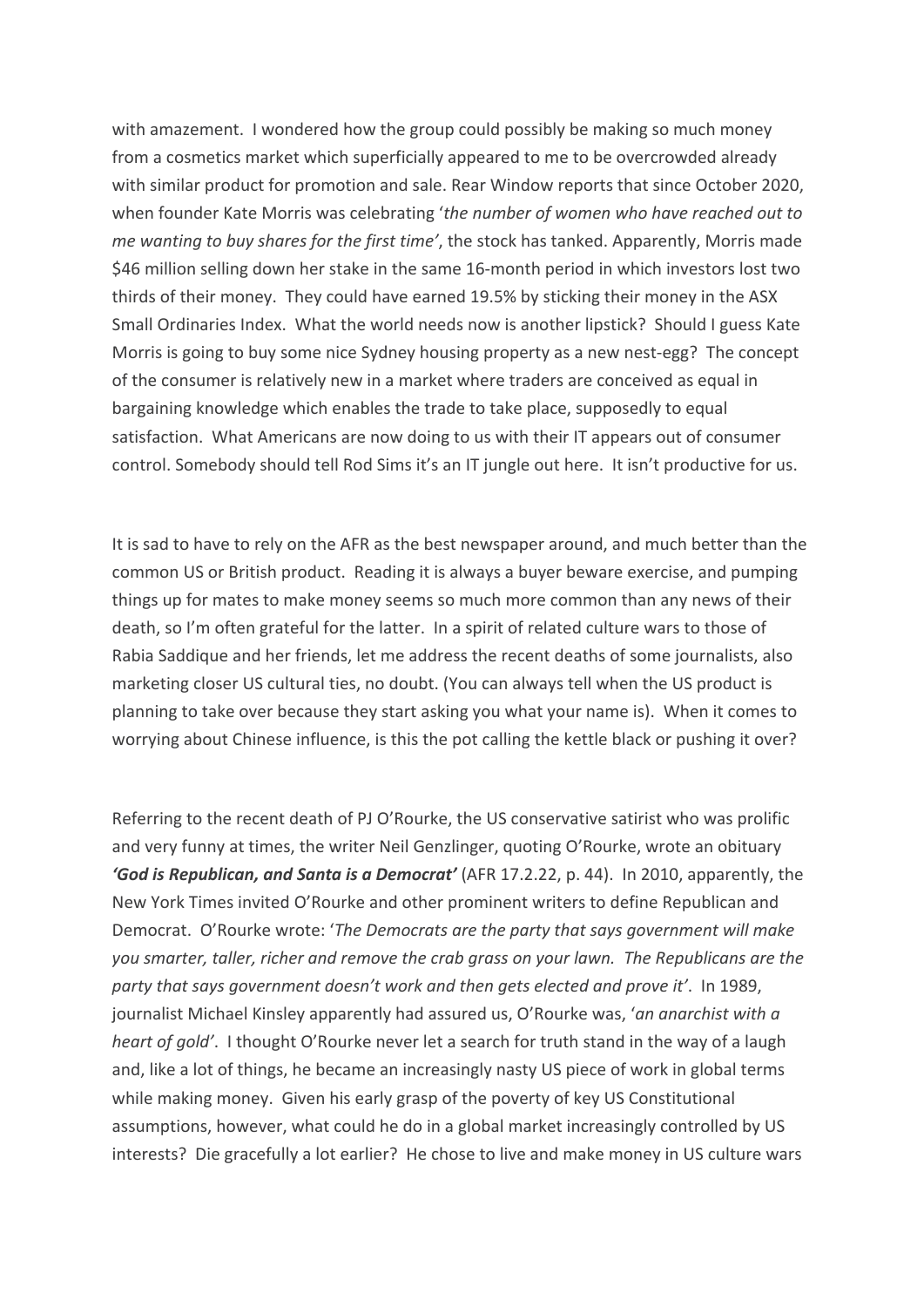which have been globally spread to support top US financial and related IT ways of doing business. Do we want a lot of them here? No way Jose. We've had more than enough.

Genzlinger reminds us that in **Republican Party Reptile**, O'Rourke recalled his early flirtation with Mao Zedong thought. *'But I couldn't stay a Marxist forever, he wrote, 'I realized that communism meant giving my golf clubs to a family in Zaire'.* The AFR obituary contains information about how O'Rourke died. I think readers should know, given that he shared his views with us for so many years so comparatively prolifically and with such national and global reach. O'Rourke was born in the same year I was, 1947. It was also the year that Peter Ruehl, another US journalist, was born, who later became a writer for the AFR. Ruehl was a kind of poorer Australian man's PJ O'Rourke, far less wittily prolific or intellectual than the original but an influential AFR journalist during the 1980s and later, nevertheless.

The AFR obituary of O'Rourke tells us briefly how he died and wonderful Wikipedia tells us more of the key facts. In an interview with the *New Statesman*, O'Rourke revealed his second "wife is a Catholic, the kids are Catholic," and described himself as, therefore, a "Catholic fellow-traveller'. I wonder what she did at work because this is increasingly relevant to inequality today, especially if they talked in bed, let alone planning about their lives together, with joint interests. Is the family most naturally considered to be the oldest form of insider trading in the book? In 2008, O'Rourke announced he had been diagnosed with treatable rectal cancer, from which he expected "a 95% chance of survival. He died from lung cancer at his home in Sharon, New Hampshire, in 2022, at the age of 74 Gee, fancy that. I hope he liked the younger, newer, model well enough but what else is new?

Ruehl, on the other more shrivelled Wikipedia hand, was born in New York City, the son of an FBI agent with apparently Catholic family associations in film and other media. In 1983, his US newspaper employer asked him to provide coverage of the 1983 America's Cup in Newport, Rhode Island, during which time he met his future wife, fellow journalist Jennifer Hewett, who had been assigned to the same event by the SMH. They married and then moved to Australia in 1987. I can only guess this was his second marriage as he never wrote about it much before that. His first piece of journalism in Australia was his coverage of the 1987 America's Cup for the *AFR*, a paper for which he continued to write for most of his career.<sup>[2]</sup> It was his satirical column in this paper that brought recognition, leading Roger Johnstone (chief executive of the AFR Group) to praise him as a "one of a kind in Australian journalism'. I guess that wasn't for the lack of Americans trying and they have certainly become increasingly powerfully controlling through their IT and related associations since.

Only God should know why Peter Ruehl died, as readers like us are left in the dark by the AFR and Wikipedia. Why was it so? One day it seemed that Ruehl was writing his comic columns about his excessive alcohol, family life, cigar and US cable TV consumption, for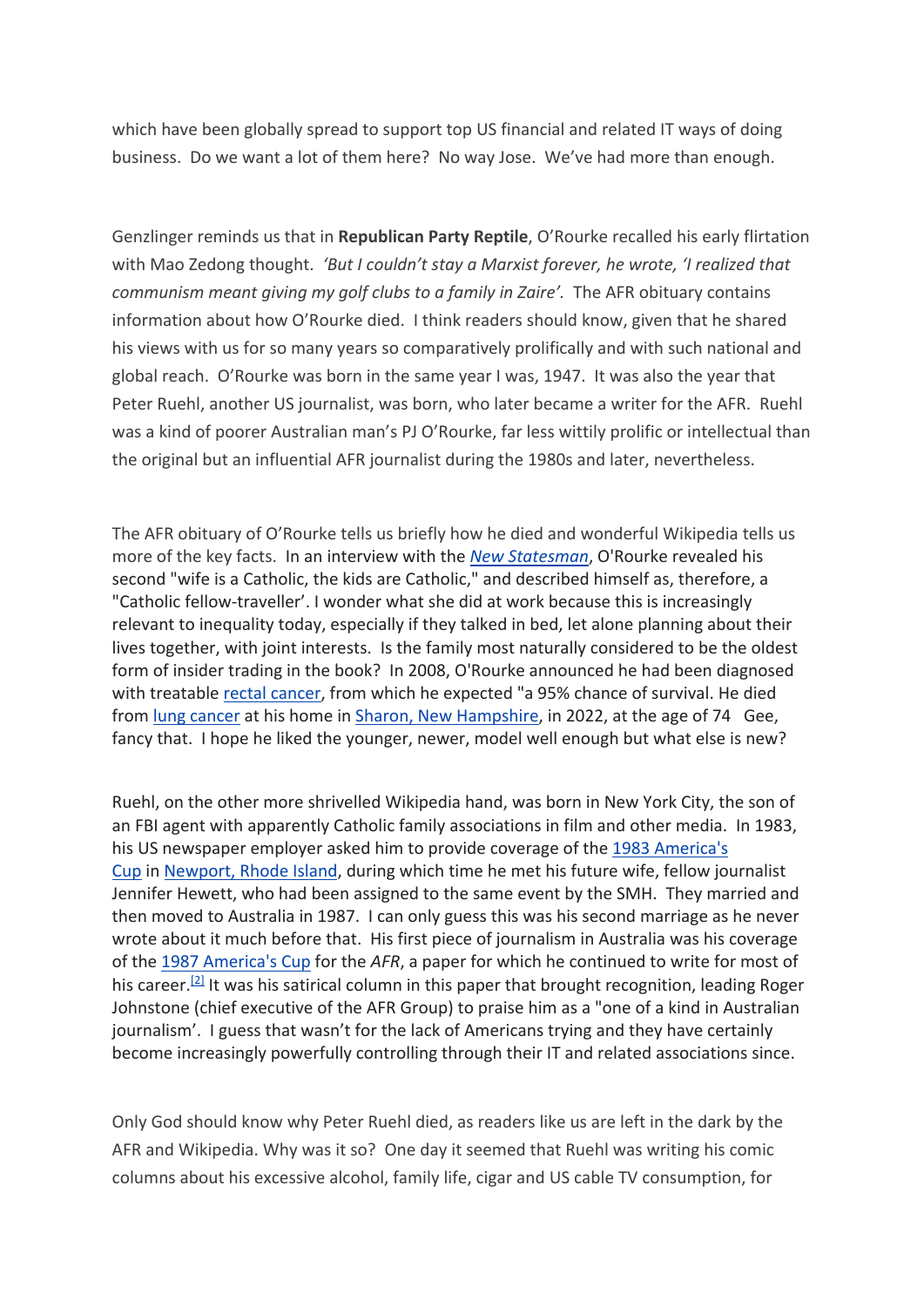example. The next day he was shockingly dead and we never knew why. After a suitable interval, Jennifer Hewitt was put into a prominently large and daily boring place on page 2. She has been there ever since, in a paper overrun by men. Why? PJ O'Rourke was a lot smarter, more prolific, less boring and honest but was a similar US dupe for us as usual. If media thinks health continues to be a vital discussion topic, as appears to be the case in its ad nauseam covid reporting, the public has a right to know how key people die. I guess it was cigars and not the booze or shame that got Ruehl in the end. Did he take his own life, for example? There should be more of it done better? I address this in the letter to local MP Tanya Plibersek, and for related reasons attached. Good luck for all future more open and cooperative productions. Ask yourself if you are mainly a nerd, wonk or mom in new caring economy employment categories. See related advice to more remote regions below.

#### Cheers

Carol O'Donnell, St James Court, 10/11 Rosebank St., Glebe, Sydney 2037 www.Carolodonnell.com.au (aka: Lilith the Magic Pudding, Chief Alternative to Faith and Queen of the Monkeys.

### **RESPECTING HISTORY AND REFLECTING ON AUSTRALIA DAY 2022 TO MAKE MORE MODEST PROPOSALS**

Carol O'Donnell, St James Court, 10/11 Rosebank St., Glebe, Sydney www.Carolodonnell.com.au

**MOVE THE ABORIGINAL TENT EMBASSY IN CANBERRA TO THE AUSTRALIAN WAR MEMORIAL SITE**

## **JOIN WOMEN OF THE NATIONAL FARMERS FEDERATION, BUSH HERITAGE AND OTHER GROUPS TO INVITE ANDREW FORREST OF FORTESCUE METALS TO SPEAK ABOUT REGIONAL DEVELOPMENT AGAIN BEFORE THE NATIONAL PRESS CLUB IN WOLLONGONG OR ELSEWHERE. SUGGEST PLANS.**

I was very interested in the NITV film on the history of the establishment of the aboriginal tent embassy in Canberra, which has now withstood the test of time for fifty years, from 1972 until the present. Until the case was so clearly presented in this documentary on Australia Day, the 26<sup>th</sup> January 2022, I had not realised what appears obvious to me now. It is that for the Whitlam Labor Government of 1972, the introduction of equal pay legislation and symbolic federal recognition of aboriginal land ownership were two sides of the same supporting coin, which must be better understood together, to make more sense. I make suggestions later and attached for greener futures, avoiding courts and using plain and direct language wherever possible as legal language expensively mystifies issues to people still attracted or forced to remain living in a feudal light, as I am too, as a white woman.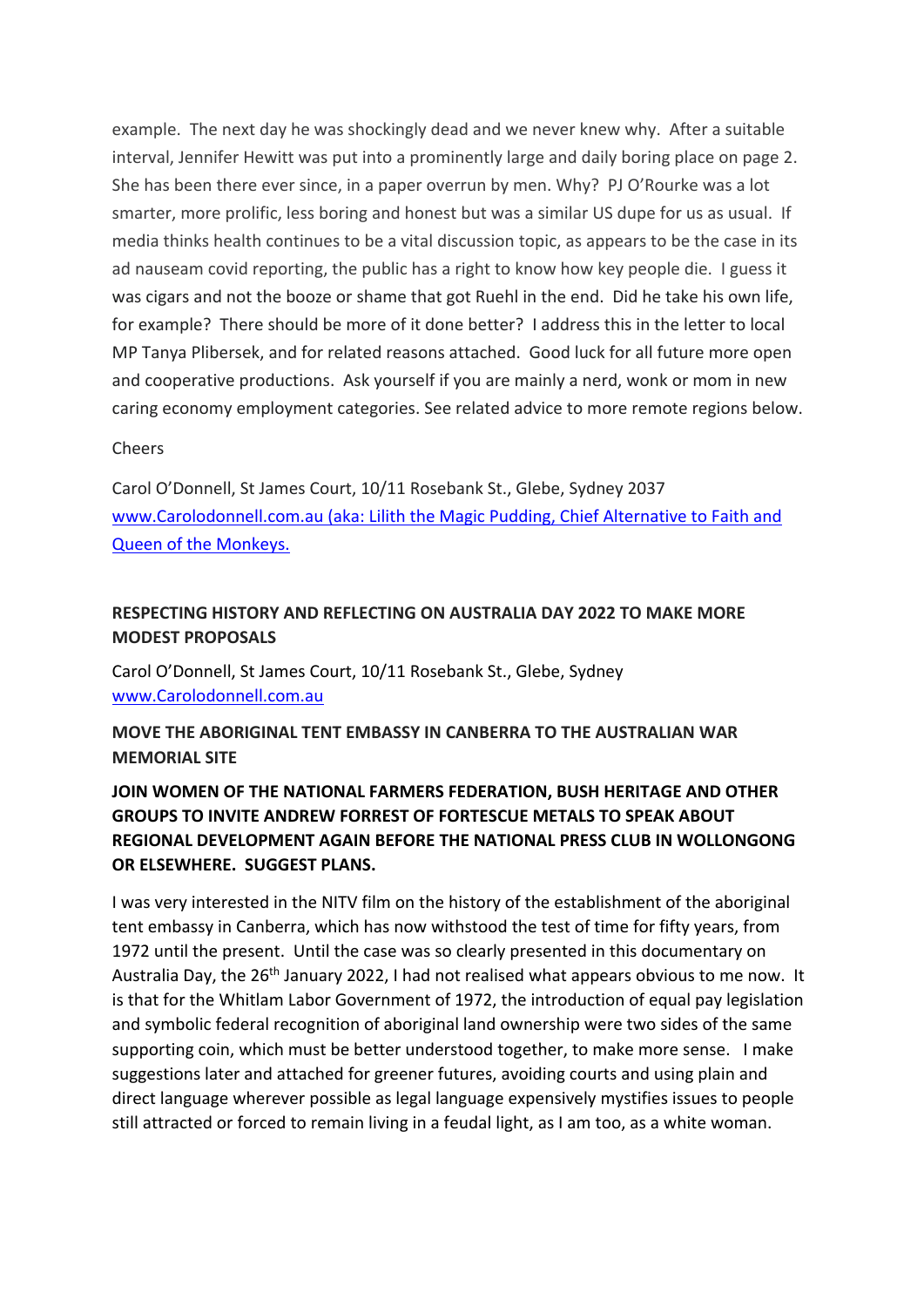We are all living on shared land so I attach a related discussion of land a lot of people of different backgrounds and interests are living on in shared housing in Glebe, Sydney, including me. We are rebuilding perimeter walls and fences with various neighbours. I outline some of our issues attached because I have always thought that in comparatively good societies the weakest do best by being as openly honest as possible. I deem Australia is comparatively good to all its people. On the other hand, I hate the Macquarie Bank and lawyers' forces as they appear designed to do the reverse of 'closing the gaps' with IT. I attach related discussions with MP Tanya Plibersek and local others about greener futures, regional waste management and the re-building of Australian manufacturing as usual. Responsibility begins with one's own choices, including about one's own death and reproductive functions, as I put to recent Royal Commissions in discussions attached. (Why is the local park still locked, with rubbish thrown into it? We can't afford bad management and there is plenty of it in Glebe, starting with waste, or what we call rubbish, as usual.)

Until Michael Anderson and others told the story, in the NITV Australia Day documentary, I never knew that four Aboriginal men founded the Aboriginal Embassy outside the Parliament House in 1972 or that they did so because Canberra is the home of foreign embassies and aboriginal people also wanted their voices to be equally heard, as the oldest continuous and surviving culture in the world. At first nobody would help them get shelter, but they had deck chairs and were tossed a beach umbrella from somebody in the building. This is essentially about history and a documentary is often my favourite form of education. I have seen a lot of great historical documentaries since I retired. ABC, SBS and other Australian free to air TV are great resources which could be made more freely available to all more cheaply. Aboriginal media development has led the rest of us in many ways so far.

Before I saw the NITV Australia Day documentary, I never really understood the relationships which must be made between those who seek more equal pay and better housing in the global context in which we are now all enjoined to be greener first. Former PM Whitlam was a lawyer and his father was the Crown Solicitor. However, it is hard to fault his early vision for a regional future in which Australia plans for greener and more equal development by first looking after the natural assets of the country better, rather than wiping them out faster. The connexions are clearer now, so I make the above proposal to move the aboriginal tent embassy in Canberra to the Australian War Memorial site first.

To do so would begin to provide a more broadly honest and logical account of Australian history than we have at present, thanks to continuing US financial and construction industry influence over this ground. It would firstly also raise the key issue of the Whitlam government election, which was popular withdrawal of Australian forces from Vietnam, where they had been sent to please powerful US forces. Without this move of the aboriginal tent embassy to the Australian War Memorial, aboriginal people should face a charge of triumphalist lies or playing and then becoming the perpetual victims of history,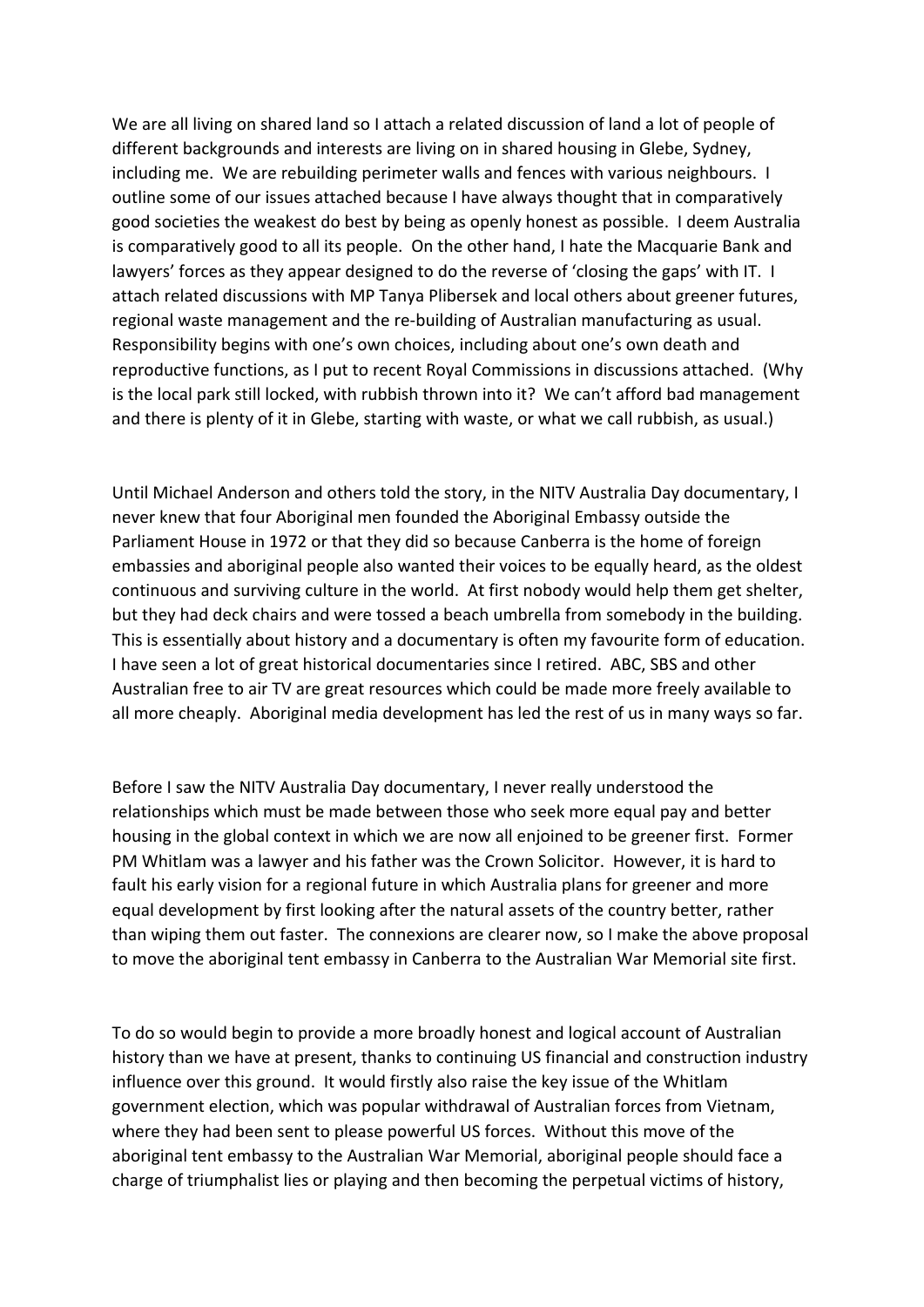while plenty of others have had it worse. As Mohammed Ali pointed out when refusing the US war draft, no Vietnamese ever came to America to bomb his land and home to kill him.

An article by Danny Chapman, chairman of the NSW Aboriginal Land Council, was in the Sydney Morning Herald entitled '**Fifty years on, land rights still unfinished business** (SMH 27.1.22, p.5). It points out that in 1983 the Aboriginal Land Rights Act gave aboriginal people the right to claim and recover some Crown land to compensate aborigines for historic dispossession. A Land Rights network of local aboriginal land councils, (of which there are now 120 across the state) and a 15-year income stream to support aboriginal activities for future generations was set up. The network supports 'community enterprise initiatives, education and 'sorry business' and is a voice for aboriginal people in NSW'. Chapman reports there have been 53,914 land claims since 1983 and 72% of claims are outstanding. I am not surprised the system isn't working because lawyers encourage and multiply secrecy and mystery rather than more openly honest searches for truth. Plain honest accounts are vital. (I address some related matters regarding income and expenditure at St. James Court, to illustrate the difficulties which may arise if people like us aren't clear about what we are supposed to be doing together and whether it seems to make sense for future generations.

I appeal to Main Street against Wall Street, in the form of the Macquarie Bank, because the evidence in our case at St James Court appears consistent with key propositions in John Kay's book, **Other People's Money: Masters of the Universe or Servants of the People**? Macquarie Bank and its DEFT system appears far from beyond reproach to me. I address this financial matter in personal terms at St James Court and more broadly attached in a birthday letter to MP Tanya Plibersek, to point to the need for better managed regional direction. Aborigines should lead it as much or more than anybody else. Open up and lead. I assure you nobody knows much about what they are doing in financial and IT matters. The removal of the aboriginal tent embassy to the war memorial would be open Soft Power.

Squatting on park or other public land meant for wider group use is a common means of drawing attention to a cause. In Japan, for example, unemployed and itinerant workers who may once have expected an iron rice bowl of work for life, may occupy Ueno Park in Tokyo to sleep in tents that are put up anew every night. In my cursory view as a foreign tourist, Tokyo had hardly any parks for the people already, although many gigantic embassy and palatial grounds remain in private hands. I've often thought governments should make do with journalists housed together to make things clearer faster and cheaper than the current expensively secret embassy lot and their family friends will ever want.

Although the Australian popular authorities allowed the aboriginal tent embassy to continue for 50 years at least, the Chinese and other students leading the occupation of Tienanmen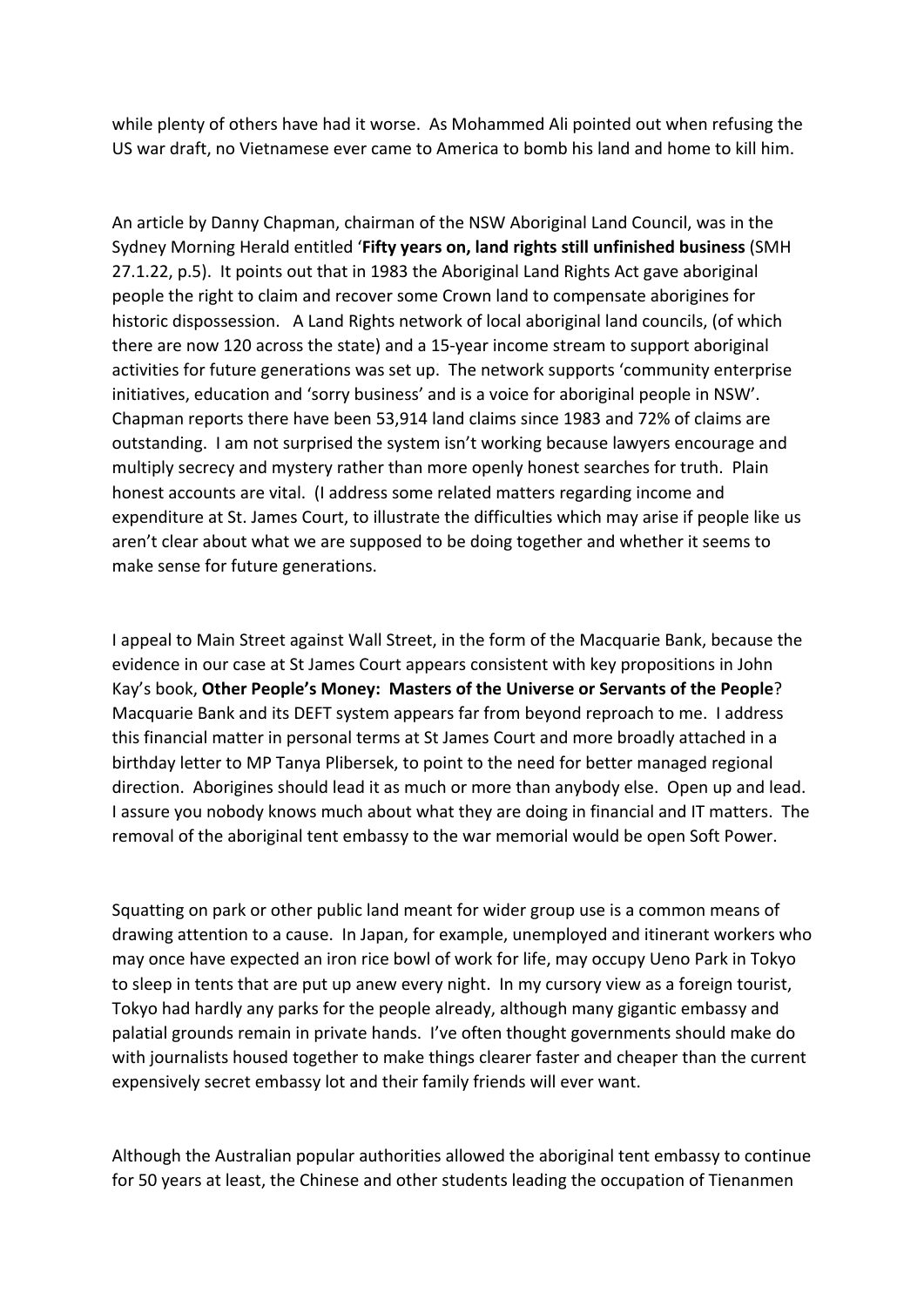Square and public places in America, Beijing, Hong Kong or many other places were eventually cleared and cleaned out by the public authorities or went home first. As an interested observer, I recommend taking the Aboriginal protest up a useful notch, by taking the aboriginal tent embassy down the road and setting it up outside the War Memorial instead. You could tell a much better regional story because it could be a lot more honest.

I hope you find a few of the suggestions made here and in attachments as helpful as I found your Australia Day documentary. See letters and submissions on related topics attached.

Cheers Carol O'Donnell, St James Court, 10/11 Rosebank St., Glebe, Sydney 2037 www.Carolodonnell.com.au

Thank you, Jefferson. (However, I ask you all for help to find Nixon Apple so I can meet with him again, 'By all means think of me as Tinkerbell if it helps, at 75.)

#### **THE MUSIC OF TIME, DEATH, TAXES, ROYALTIES and KIDS**

**(IP and IT topics under the Heritage Way sidebar at www.Carolodonnell.com.au More on why I hate CoreLogic later)**

I learned a lot from hearing the music again, which was already caught deeply inside my head, after watching the films The Fabulous Baker Boys and Jersey Boys on SBS TV last Friday night. All are deeply connected by the times and old lovers in my head.

In the present (naturally) I am sending this to a few others, because I now understand a little more about the great power of utube and personal learning in a way you have made easily accessible, enjoyable, (for me at least) and yet also sad to me.

T**he political is the personal and both are historical. The song is about the loss of innocence and faith in both, compared with an earlier time in life. It grows clearer with time, which is why it attracted such huge crowds in Glastonbury 2011, I guess.**

We are going through it again now because of the growth in geographic and cross-generational consciousness through improving communication since my youth, I guess .

As I was about to write to economist and divorced single mum, Jessica Irvine, about her new book about saving money to pay off a mortgage and retire, '*is your book just about piddling in a bucket when the key economic forces are pushing forcefully the other way'*?

(She should just look at her online banking account and manage it properly? Most girls not nearly as smart as her have been doing it since they were little? Not any more, perhaps? They think they are too grown up?)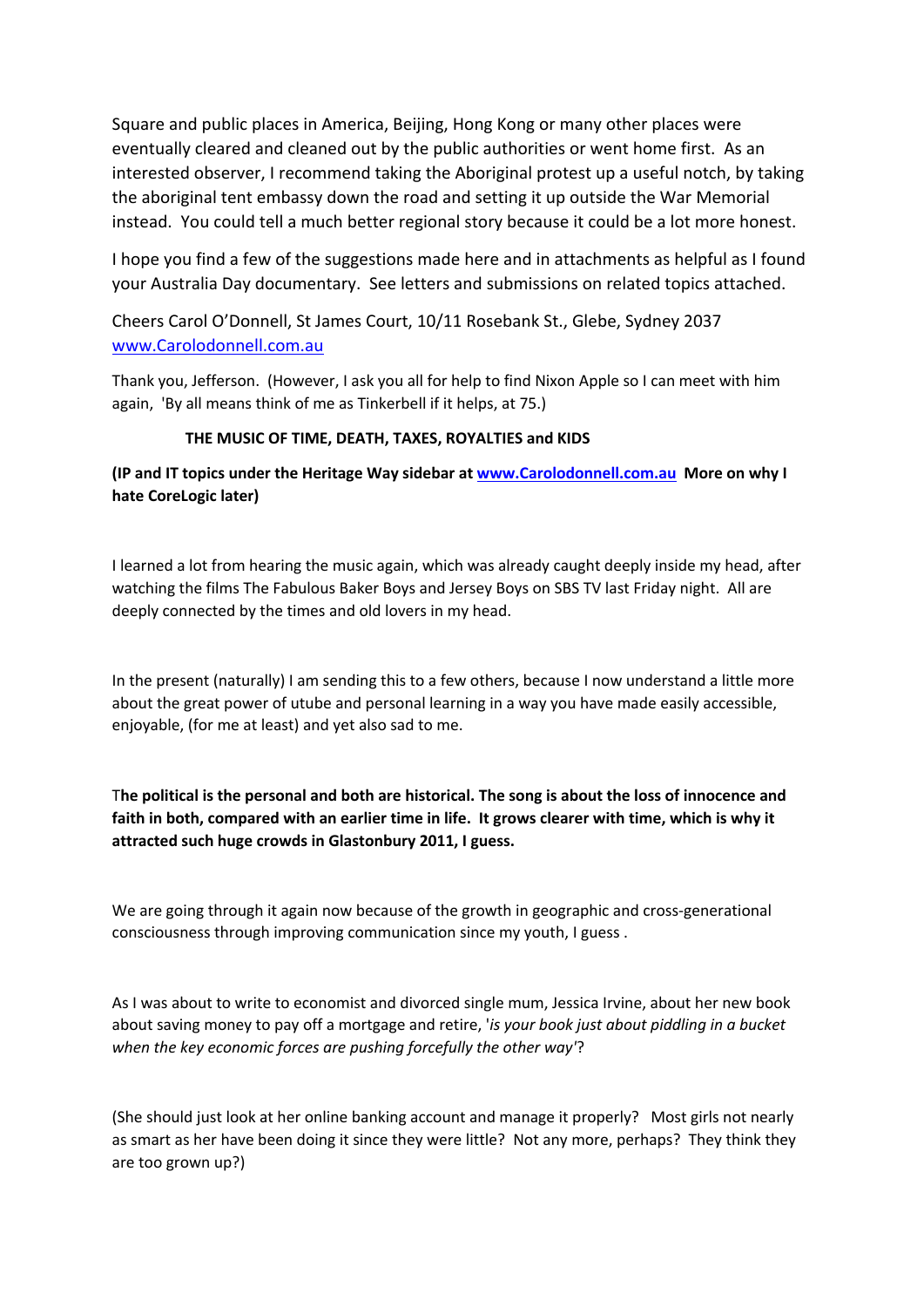As Redgum also observed, however, If you don't fight you lose.

As far as I am concerned, death is just a nice long sleep. Sleep has ultimately been the best way of ending pain quickly in my experience. Personally, I've hardly ever seen a need for doctors. I am not unduly pessimistic about the future and have never cared or expected to be in it, unlike an amazing number of men of my comparatively long or brief acquaintance. What lucky tickets on ones-self?

Re the commentary on the song you also send I refer to the line: '**The jester (Dylan) sits on the fence and goes apolitical with Maggie's Farm, etc and deserting the anti Vietnam War movement at the height of the Riots'.**

The man who wrote that doesn't understand, as usual. Work out why for yourself because I can't be bothered to tell you any more. See some related discussions on open, free and competitive willing and death and housing matters attached. (I am not qualifying what I say here because this expression to you is so obviously emotional, rather than academic. I expect you think I'm just a boring fool.

Many years ago, I was trying to teach a loony but very broadly gifted and expressive Italian man whose topic, which he chose himself, was supposedly **The Gift Economy**. Naturally he never finished the course. I guess we are in the gift economy now and I'm certainly not sharing my house with you or any other homeless person, at any price.

**What is this crap about a guaranteed minimum income the press go on with?** We've had it ever since the disability support pension came into being. Whether you can easily access it or live on it is another matter but Baby, it's there and has always been more money available under it than under unemployment benefits, for example. I guess a lot of people are living off the disability support pension now and that a lot more will be in future. **If you can't even see what supports you, perhaps you are better off dead?**

This brings me back to Nixon Apple, AMWU and ACTU national pick for honours in 2020 for services to superannuation and trade unions, and a most significant life mentor. Although, I bet he would never say the same about me because men never do about passing lovers. They may acknowledge their mothers, if they appear comparatively outgoing, preferably when they are already dead or if they are running for office. They never write to them in my experience. Their wives and lovers are an entirely different kettle of fish but we won't go into that now. I would never write to any man's mother. It would seem to me so dishonest to usurp his duty I would rather die.